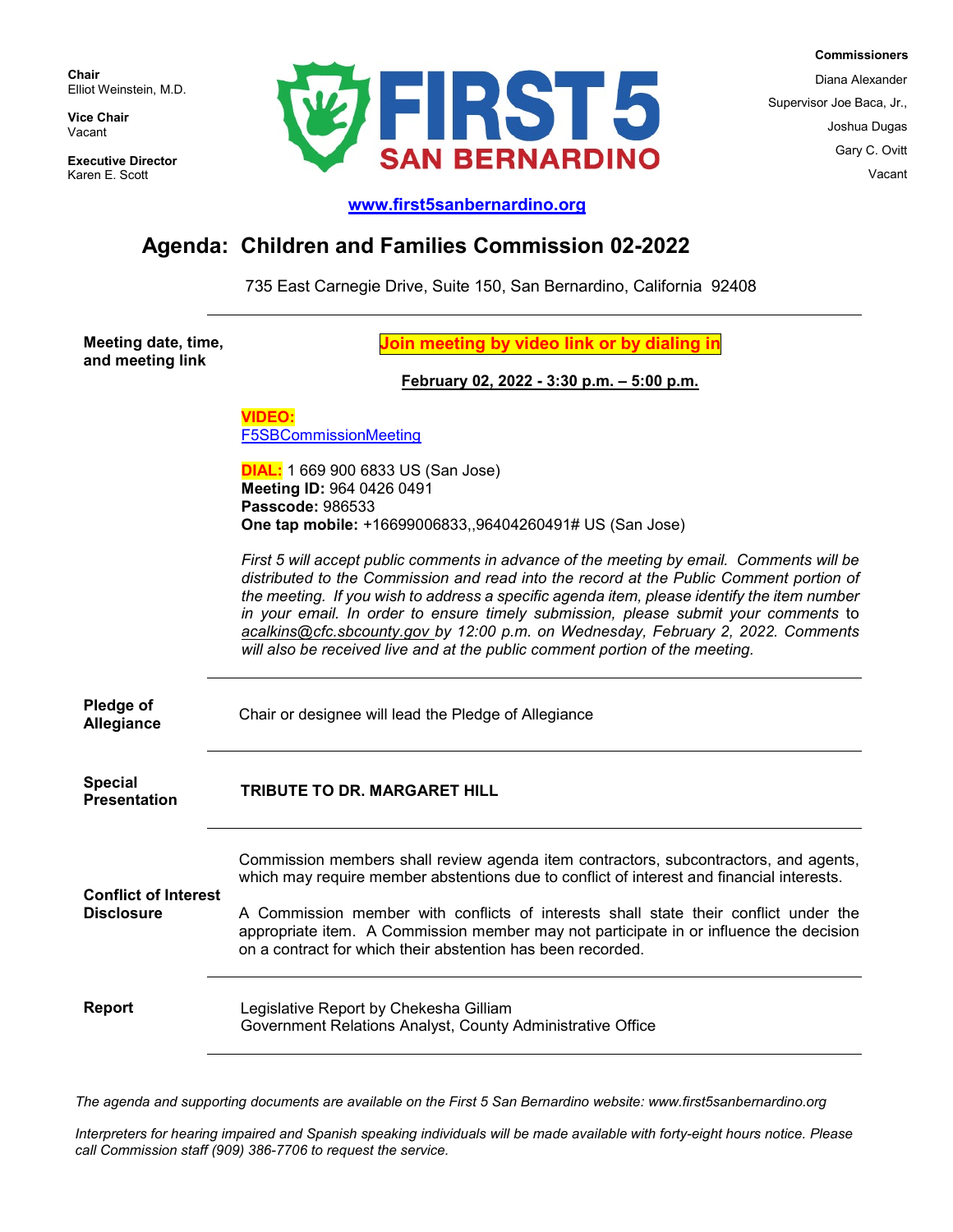## **Report** Executive Director's Report by Karen E. Scott

**Consent Item**

The following consent item is expected to be routine and non-controversial and will be acted upon by the Commission at one time unless any Commissioner directs that the item be removed from the Consent Agenda for discussion.

| Item No. | <b>CONSENT</b>                                                                                                                                                                                           |  |
|----------|----------------------------------------------------------------------------------------------------------------------------------------------------------------------------------------------------------|--|
|          | <b>Approve Minutes</b><br>A. Special Meeting October 6, 2021<br>B. Regular Meeting October 27, 2021<br>C. Special Meeting January 13, 2022<br>(Presenter: Ann M. Calkins, Executive Assistant, 252-4252) |  |

| Item No.       | <b>DISCUSSION</b>                                                                                                                                                                                                                                                                                                                                                                                                                                                                                            |
|----------------|--------------------------------------------------------------------------------------------------------------------------------------------------------------------------------------------------------------------------------------------------------------------------------------------------------------------------------------------------------------------------------------------------------------------------------------------------------------------------------------------------------------|
| $\overline{2}$ | Elect Chair for the First 5 San Bernardino Advisory Committee.                                                                                                                                                                                                                                                                                                                                                                                                                                               |
|                | (Presenter: Karen E. Scott, Executive Director, 252-4252)                                                                                                                                                                                                                                                                                                                                                                                                                                                    |
| 3              | Approve Amendment A2 to Contract S1030 with San Bernardino County Children's Network<br>increasing the Contract amount by \$459,877 for a cumulative total not to exceed \$1,919,508<br>and extending the Contract for one year for the delivery of countywide educational<br>campaigns and community events addressing child abuse prevention safe sleep, post-<br>partum depression, domestic violence, and father engagement.<br>(Presenter: Renee Jones, Staff Analyst II, Renee.Jones@cfc.sbcounty.gov) |
| $\overline{4}$ | 1. Make findings required by Assembly Bill 361 (Government Code section 54953(e)(3))<br>relating to teleconferencing during the declared State of Emergency;<br>2. Continue the finding made by the Commission on January 13, 2022 as reflected in<br>Resolution 2022-01-13 that the Governor's Declaration of a State of Emergency<br>continues and meeting in person would present imminent risks to the health or safety<br>of attendees.<br>Presenter: Elliot Weinstein, M.D., Commission Chair)         |

| Item No. | <b>INFORMATION</b>                                                                                                                                                                                                                                                                                                                    |
|----------|---------------------------------------------------------------------------------------------------------------------------------------------------------------------------------------------------------------------------------------------------------------------------------------------------------------------------------------|
| 5        | Receive information on Tobacco Tax Review per analysis completed by HdL Companies.<br>(Presenter: Karen E. Scott, Executive Director, 252-4252)                                                                                                                                                                                       |
| 6        | Receive highlights on the accomplishments achieved through the San Bernardino Adverse<br>Childhood Experiences Aware Communication Grant funded by the Office of the California<br>Surgeon General and the California Department of Health Care Services.<br>(Presenter: Dr. Wendy Lee, Staff Analyst II, Wendy.Lee@cfc.sbcounty.gov) |
| 7        | Receive information on data summary for the Help Me Grow Inland Empire initiative for<br>Fiscal Year 2020-2021.<br>(Presenter: Scott McGrath, Deputy Director, 252-4259)                                                                                                                                                              |

*The agenda and supporting documents are available on the First 5 San Bernardino website: www.first5sanbernardino.org*

*Interpreters for hearing impaired and Spanish speaking individuals will be made available with forty-eight hours notice. Please call Commission staff (909) 386-7706 to request the service.*